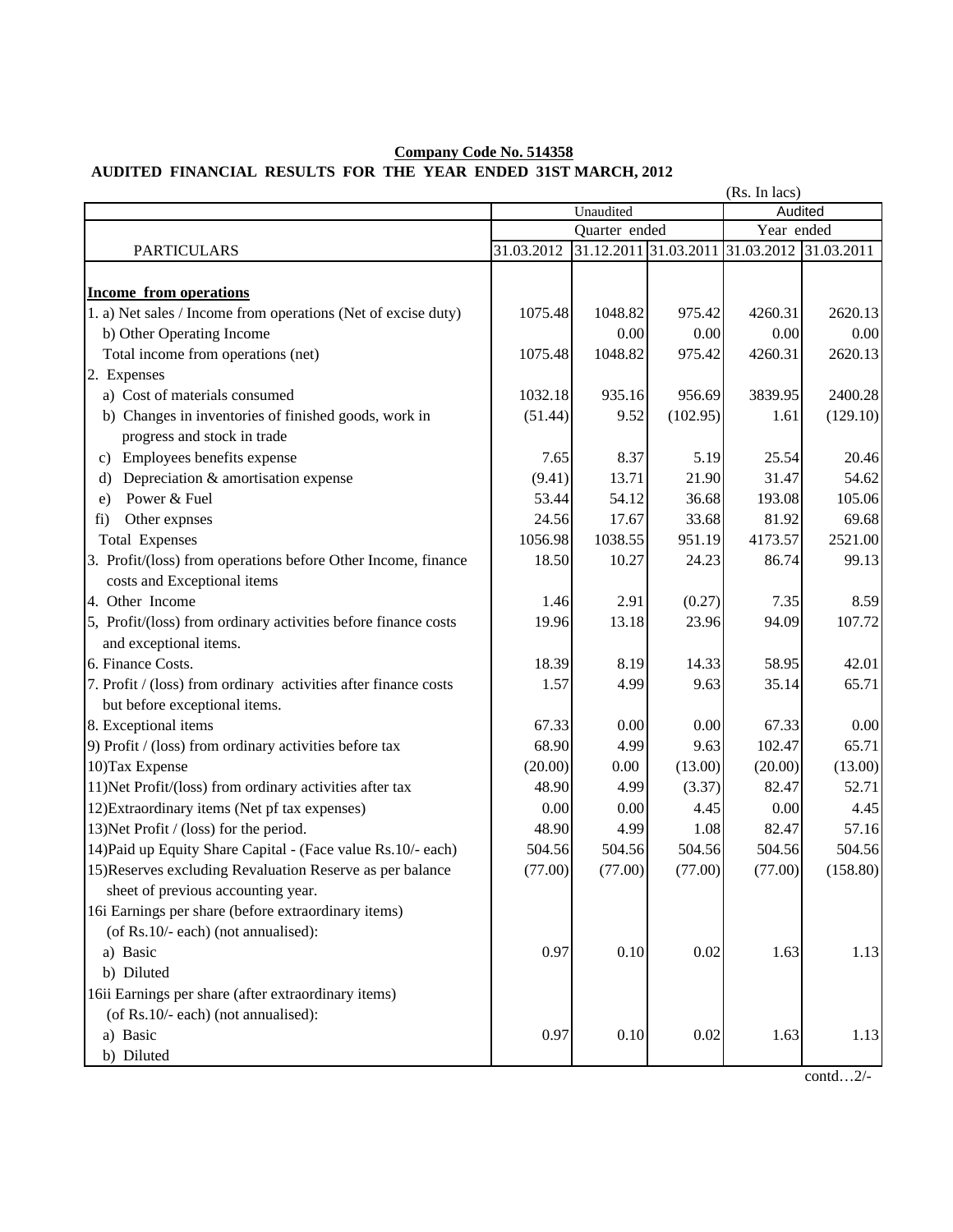|                                                              | $-2-$          |          |                                  |             |             |  |
|--------------------------------------------------------------|----------------|----------|----------------------------------|-------------|-------------|--|
|                                                              | 31.03.2012     |          | 31.12.2011 31.03.2011 31.03.2012 |             | 31.03.2011  |  |
| A. PARTICULAERS OF SHAREHOLDING                              |                |          |                                  |             |             |  |
| 1. Public Shareholding                                       |                |          |                                  |             |             |  |
| Number of Shares (in lacs)<br>$\blacksquare$                 | 21.75          | 21.82    | 23.02                            | 21.75       | 23.02       |  |
| Percentagte of shareholding<br>$\overline{\phantom{a}}$      | $(43.12\%)$    | (43.75%) | $(45.62\%)$                      | $(43.12\%)$ | $(45.62\%)$ |  |
| Promoter & promter Group shareholding                        |                |          |                                  |             |             |  |
| (a) Pledged / Encumbered                                     |                |          |                                  |             |             |  |
| - Number of Shares                                           |                |          |                                  |             |             |  |
| - Percentage of shares (as a % of the total shareholding of  |                |          |                                  |             |             |  |
| promoter and promoter group)                                 |                |          |                                  |             |             |  |
| - Percentage olf share (as a % of the total share capital of |                |          |                                  |             |             |  |
| the company).                                                |                |          |                                  |             |             |  |
| (b) Non-encumbered                                           |                |          |                                  |             |             |  |
| Number of Shares (in lacs)                                   | 28.70          | 28.63    | 27.43                            | 28.70       | 27.43       |  |
| - Percentage of shares (as a % of the total shareholding of  | 100%           | 100%     | 100%                             | 100%        | 100%        |  |
| promoter and promoter group)                                 |                |          |                                  |             |             |  |
| - Percentage olf share (as a % of the total share capital of | 56.87%         | 56.75%   | 54.96%                           | 56.87%      | 54.96%      |  |
| the company).                                                |                |          |                                  |             |             |  |
|                                                              |                |          |                                  |             |             |  |
| Particulars                                                  | 3 months ended |          |                                  |             |             |  |

| 3 months ended |  |
|----------------|--|
| (31.03.2012)   |  |
|                |  |
| Nil            |  |
| Nil            |  |
| Nil            |  |
| Nil            |  |
|                |  |